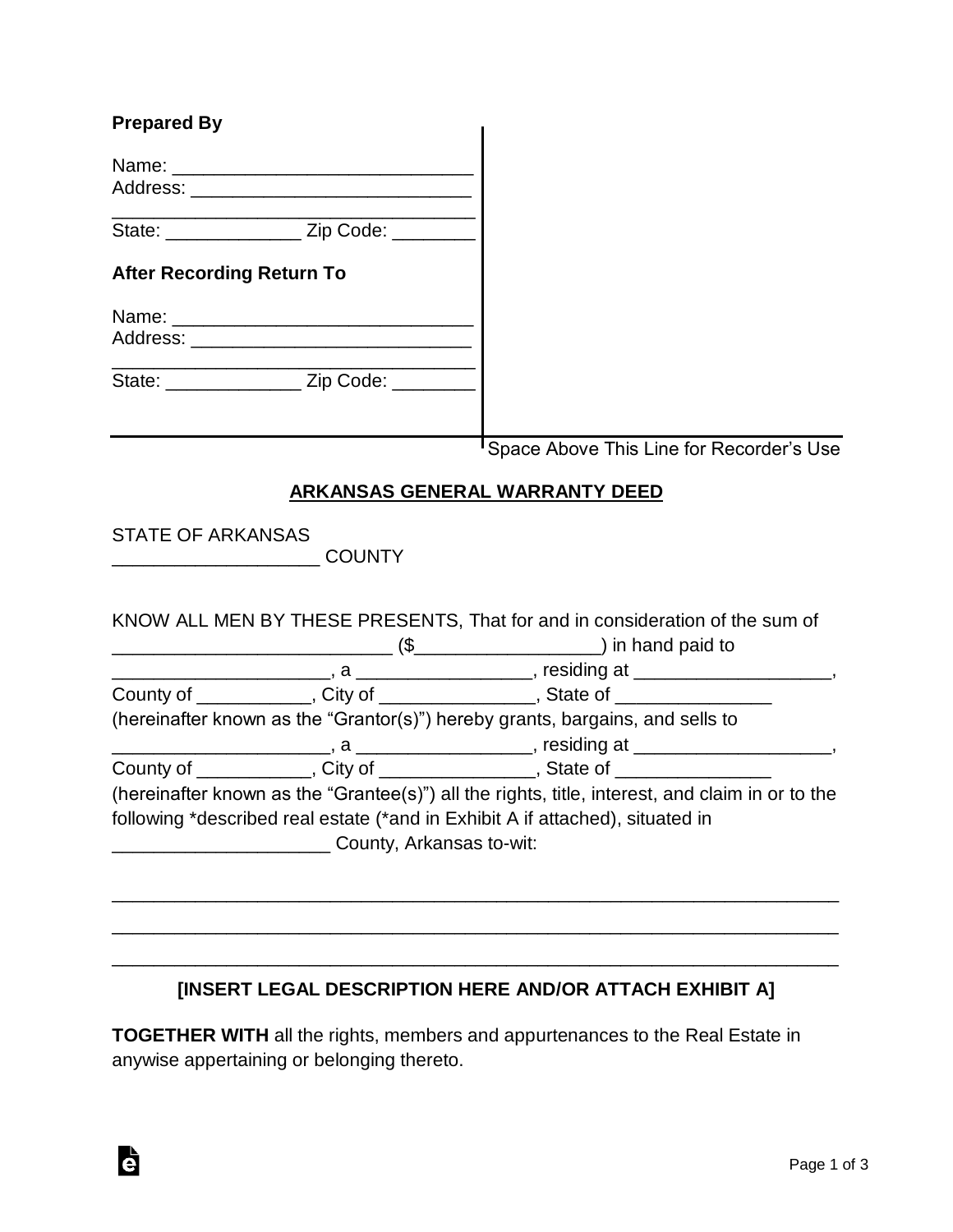**TO HAVE AND TO HOLD,** the tract or parcel of land above described together with all and singular the rights, privileges, tenements, appurtenances, and improvements unto the said Grantees, their heirs and assigns forever.

**And** said Grantors, for said Grantors, their heirs, successors, executors and administrators, covenants with Grantees, and with their heirs and assigns, that Grantors are lawfully seized in fee simple of the said Real Estate; that said Real Estate is free and clear from all Liens and Encumbrances, except as hereinabove set forth, and except for taxes due for the current and subsequent years, and except for any Restrictions pertaining to the Real Estate of record in the Probate Office of said County; and that Grantors will, and their heirs, executors and administrators shall, warrant and defend the same to said Grantees, and their heirs and assigns, forever against the lawful claims of all persons.

IN WITNESS WHEREOF, Grantor has executed and delivered this General Warranty Deed under seal as of the day and year first above written.

| <b>Grantor's Signature</b> | <b>Grantor's Signature</b> |
|----------------------------|----------------------------|
| <b>Grantor's Name</b>      | <b>Grantor's Name</b>      |
| <b>Address</b>             | <b>Address</b>             |
| City, State & Zip          | City, State & Zip          |
| In Witness Whereof,        |                            |
| <b>Witness's Signature</b> | Witness's Signature        |
| Witness's Name             | Witness's Name             |
| <b>Address</b>             | Address                    |
| City, State & Zip          | City, State & Zip          |

Ġ